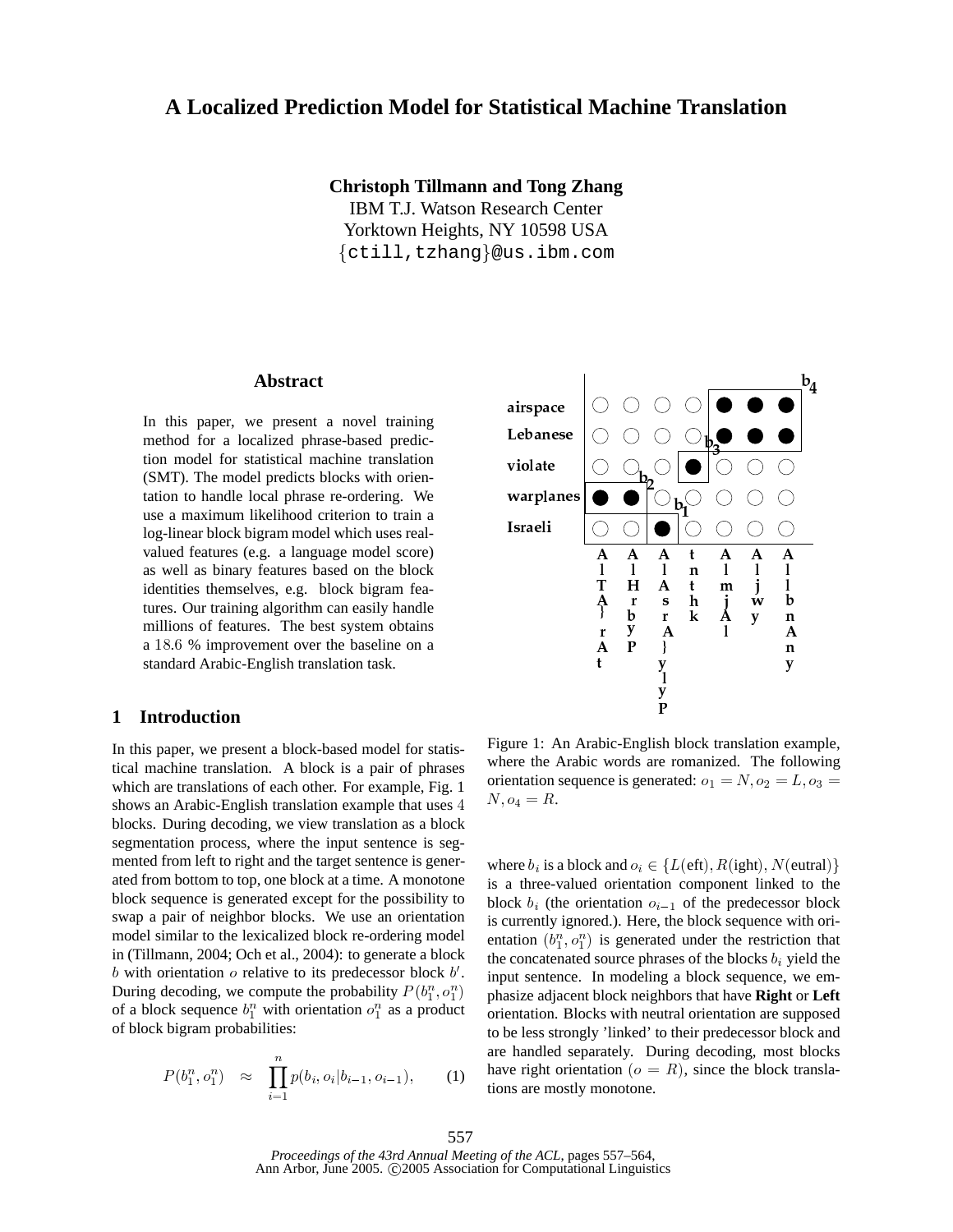The focus of this paper is to investigate issues in discriminative training of decoder parameters. Instead of directly minimizing error as in earlier work (Och, 2003), we decompose the decoding process into a sequence of local decision steps based on Eq. 1, and then train each local decision rule using convex optimization techniques. The advantage of this approach is that it can easily handle a large amount of features. Moreover, under this view, SMT becomes quite similar to sequential natural language annotation problems such as part-of-speech tagging, phrase chunking, and shallow parsing.

The paper is structured as follows: Section 2 introduces the concept of block orientation bigrams. Section 3 describes details of the localized log-linear prediction model used in this paper. Section 4 describes the online training procedure and compares it to the well known perceptron training algorithm (Collins, 2002). Section 5 shows experimental results on an Arabic-English translation task. Section 6 presents a final discussion.

#### **2 Block Orientation Bigrams**

This section describes a phrase-based model for SMT similar to the models presented in (Koehn et al., 2003; Och et al., 1999; Tillmann and Xia, 2003). In our paper, phrase pairs are named blocks and our model is designed to generate block sequences. We also model the position of blocks relative to each other: this is called orientation. To define block sequences with orientation, we define the notion of block orientation bigrams. Starting point for collecting these bigrams is a block set  $\Gamma = \{b = (S, T) = (s_1^J, t_1^I)\}\.$  Here, b is a block consisting of a source phrase  $S$  and a target phrase  $T$ .  $J$  is the source phrase length and  $I$  is the target phrase length. Single source and target words are denoted by  $s_i$  and  $t_i$  respectively, where  $j = 1, \dots, J$  and  $i = 1, \dots, I$ . We will also use a special single-word block set  $\Gamma_1 \subseteq \Gamma$ which contains only blocks for which  $J = I = 1$ . For  $\frac{1}{\ln \alpha}$ the experiments in this paper, the block set is the one used in (Al-Onaizan et al., 2004). Although this is not investigated in the present paper, different blocksets may be used for computing the block statistics introduced in this paper, which may effect translation results.

For the block set  $\Gamma$  and a training sentence pair, we carry out a two-dimensional pattern matching algorithm to find adjacent matching blocks along with their position in the coordinate system defined by source and target positions (see Fig. 2). Here, we do not insist on a consistent block coverage as one would do during decoding. Among the matching blocks, two blocks  $b'$  and  $b$  are adjacent if the target phrases  $T$  and  $T'$  as well as the source phrases S and S' are adjacent.  $b'$  is predecessor of block b if  $b'$ and  $b$  are adjacent and  $b'$  occurs below  $b$ . A right adjacent successor block *b* is said to have right orientation  $o = R$ . A left adjacent successor block is said to have left orienta-



x axis: source positions

Figure 2: Block  $b'$  is the predecessor of block  $b$ . The successor block *b* occurs with either left  $o = L$  or right  $\theta = R$  orientation. 'left' and 'right' are defined relative to the x axis; 'below' is defined relative to the  $y$  axis. For some discussion on global re-ordering see Section 6.

tion  $o = L$ . There are matching blocks *b* that have no predecessor, such a block has neutral orientation ( $o = N$ ). After matching blocks for a training sentence pair, we look for adjacent block pairs to collect block bigram orientation events *e* of the type  $e = (b', o, b)$ . Our model to be presented in Section 3 is used to predict a **future** block orientation pair  $(b, o)$  given its predecessor block **history**  $b'$ . In Fig. 1, the following block orientation bigrams occur:  $(\cdot, N, b_1), (b_1, L, b_2), (\cdot, N, b_3), (b_3, R, b_4)$ . Collecting orientation bigrams on all parallel sentence pairs, we obtain an orientation bigram list  $e_1^N$ :

$$
e_1^N = [e_1^{n_s}]_{s=1}^S = [(b_i^{'}, o_i, b_i)_{i=1}^{n_s}]_{s=1}^S \qquad (2)
$$

Here,  $n<sub>s</sub>$  is the number of orientation bigrams in the  $s$ -th sentence pair. The total number  $N$  of orientation bigrams  $N = \sum_{s=1}^{5} n_s$  is about  $N = 7.8$  million for our training data consisting of  $S = 273000$  sentence pairs. The orientation bigram list is used for the parameter training presented in Section 3. Ignoring the bigrams with neutral orientation  $N$  reduces the list defined in Eq. 2 to about 5.0 million orientation bigrams. The **Neutral** orientation is handled separately as described in Section 5. Using the reduced orientation bigram list, we collect unigram orientation counts  $N<sub>o</sub>(b)$ : how often a block occurs with a given orientation  $o \in \{L, R\}$ .  $N_L(b) > 0.25 \cdot N_R(b)$ typically holds for blocks  $b$  involved in block swapping and the orientation model  $p_o(b)$  is defined as:

$$
p_o(b) = \frac{N_o(b)}{N_L(b) + N_R(b)}.
$$

the contract of the contract of the contract of the contract of the contract of the contract of the contract of

In order to train a block bigram orientation model as described in Section 3.2, we define a successor set  $\delta_s(b')$ for a block  $b'$  in the s-th training sentence pair: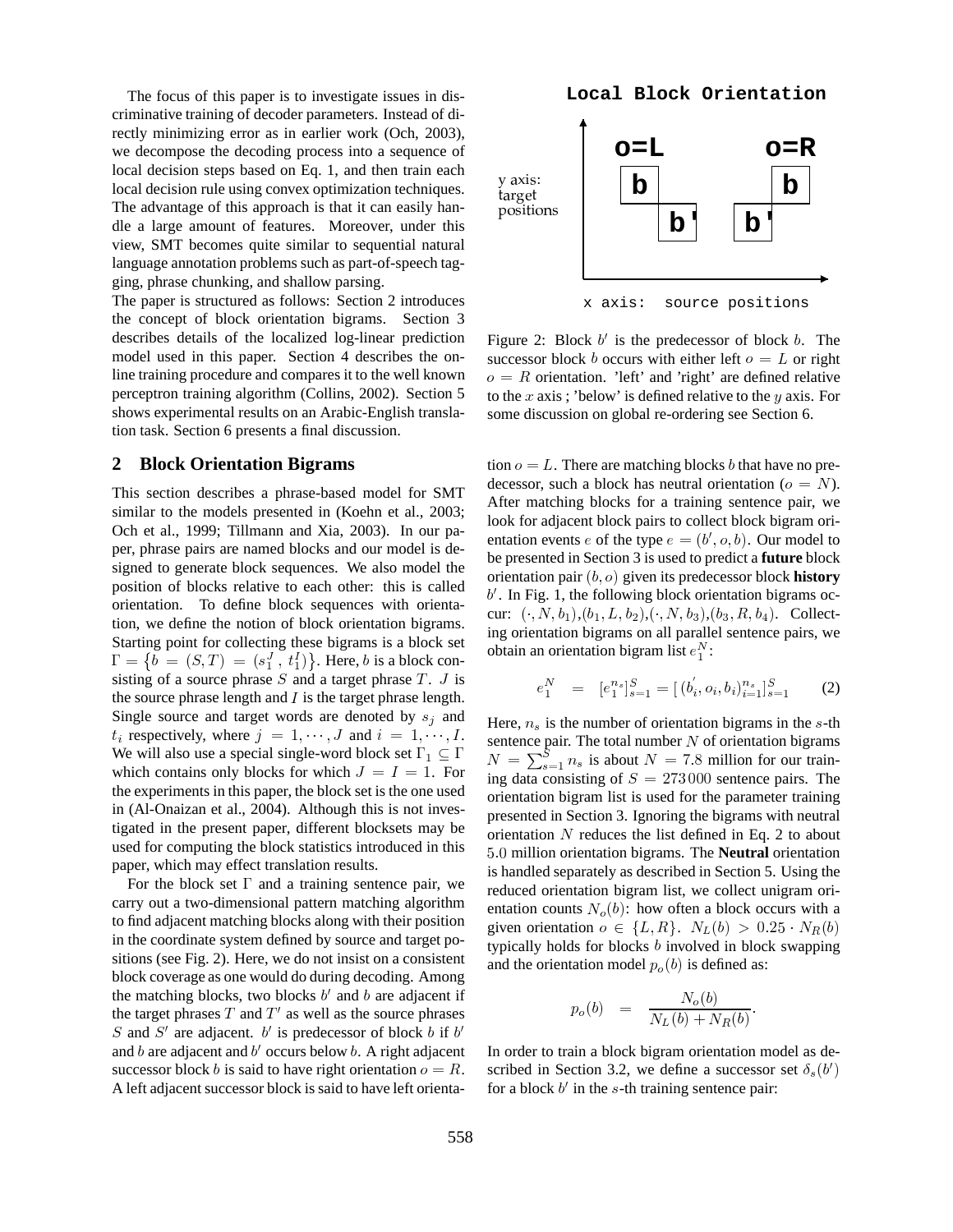$$
\delta_s(b') = \{ \text{ number of triples of type } (b', L, b) \text{ or } \\ \text{type } (b', R, b) \in e_1^{n_s} \}
$$

The successor set  $\delta(b')$  is defined for each event in the list  $e_1^N$ . The average size of  $\delta(b')$  is 1.5 successor blocks. If we were to compute a Viterbi block alignment for a training sentence pair, each block in this block alignment would have at most 1 successor: Blocks may have several successors, because we do not inforce any kind of consistent coverage during training.

During decoding, we generate a list of block orientation bigrams as described above. A DP-based beam search procedure identical to the one used in (Tillmann, 2004) is used to maximize over all oriented block segmentations  $(b_1^n, o_1^n)$ . During decoding orientation bigrams  $(b', L, b)$  with left orientation are only generated if  $N_L(b) \geq 3$  for the successor block b.

# **3 Localized Block Model and Discriminative Training**

In this section, we describe the components used to compute the block bigram probability  $p(b_i, o_i | b_{i-1}, o_{i-1})$  in  $W$ Eq. 1. A block orientation pair  $(o', b'; o, b)$  is represented as a feature-vector  $f(b, o; b', o') \in \mathbb{R}^d$ . For a model that uses all the components defined below,  $d$  is  $6$ . As featurevector components, we take the negative logarithm of some block model probabilities. We use the term 'float' feature for these feature-vector components (the model score is stored as a float number). Additionally, we use binary block features. The letters (a)-(f) refer to Table 1:

- **Unigram Models:** we compute (a) the unigram probability  $p(b)$  and (b) the orientation probability  $p_o(b)$ . Such These probabilities are simple relative frequency estimates based on unigram and unigram orientation counts derived from the data in Eq. 2. For details see (Tillmann, 2004). During decoding, the unigram probability is normalized by the source phrase length.
- **Two types of Trigram language model:** (c) probability of predicting the first target word in the target clump of  $b_i$  given the final two words of the target clump of  $b_{i-1}$ , (d) probability of predicting the rest of the words in the target clump of  $b_i$ . The language model is trained on a separate corpus.
- **Lexical Weighting:** (e) the lexical weight  $p(S | T)$  when of the block  $b = (S, T)$  is computed similarly to (Koehn et al., 2003), details are given in Section 3.4.
- **Binary features:** (f) binary features are defined using an indicator function  $f(b, b')$  which is 1 if the block pair  $(b, b')$  occurs more often than a given threshold N, e.g  $N = 2$ . Here, the orientation o between

the blocks is ignored.

$$
f(b, b') = \begin{cases} 1 & N(b, b') > N \\ 0 & \text{else} \end{cases}
$$
 (3)

#### **3.1 Global Model**

In our linear block model, for a given source sentence  $s$ , each translation is represented as a sequence of block/orientation pairs  $\{b_1^n, o_1^n\}$  consistent with the source. Using features such as those described above, we can parameterize the probability of such a sequence as  $P(b_1^n, o_1^n | w, s)$ , where w is a vector of unknown model parameters to be estimated from the training data. We use a log-linear probability model and maximum likelihood training— the parameter  $w$  is estimated by maximizing the joint likelihood over all sentences. Denote by  $\Delta(s)$ the set of possible block/orientation sequences  $\{b_1^n, o_1^n\}$ that are consistent with the source sentence  $s$ , then a loglinear probability model can be represented as

$$
P(b_1^n, o_1^n | w, s) = \frac{\exp(w^T f(b_1^n, o_1^n))}{Z(s)},
$$
 (4)

where  $f(b_1^n, o_1^n)$  denotes the feature vector of the corresponding block translation, and the partition function is:

$$
Z(s) = \sum_{\{b'\substack{n\\1}}^m, o'\substack{n\\1}}^m \in \Delta(s)} \exp(w^T f(b'\substack{n\\1}^m, o'\substack{n\\1}^m)).
$$

A disadvantage of this approach is that the summation over  $\Delta(s)$  can be rather difficult to compute. Consequently some sophisticated approximate inference methods are needed to carry out the computation. A detailed investigation of the global model will be left to another study.

#### **3.2 Local Model Restrictions**

In the following, we consider a simplification of the direct global model in Eq. 4. As in (Tillmann, 2004), we model the block bigram probability as  $p(b_i, o_i \in$  $\{L, R\}$  $\{b_{i-1}, o_{i-1}\}$  in Eq. 1. We distinguish the two cases (1)  $o_i \in \{L, R\}$ , and (2)  $o_i = N$ . Orientation is modeled only in the context of immediate neighbors for blocks that have left or right orientation. The log-linear model is defined as:

$$
p(b, o \in \{L, R\} \mid b', o'; w, s)
$$
  
= 
$$
\frac{\exp(w^T f(b, o; b', o'))}{Z(b', o'; s)},
$$
 (5)

where s is the source sentence,  $f(b, o; b', o')$  is a locally defined feature vector that depends only on the current and the previous oriented blocks  $(b, o)$  and  $(b', o')$ . The features were described at the beginning of the section. The partition function is given by

$$
Z(b', o'; s) = \sum_{(b, o) \in \Delta(b', o'; s)} \exp(w^T f(b, o; b', o')). \tag{6}
$$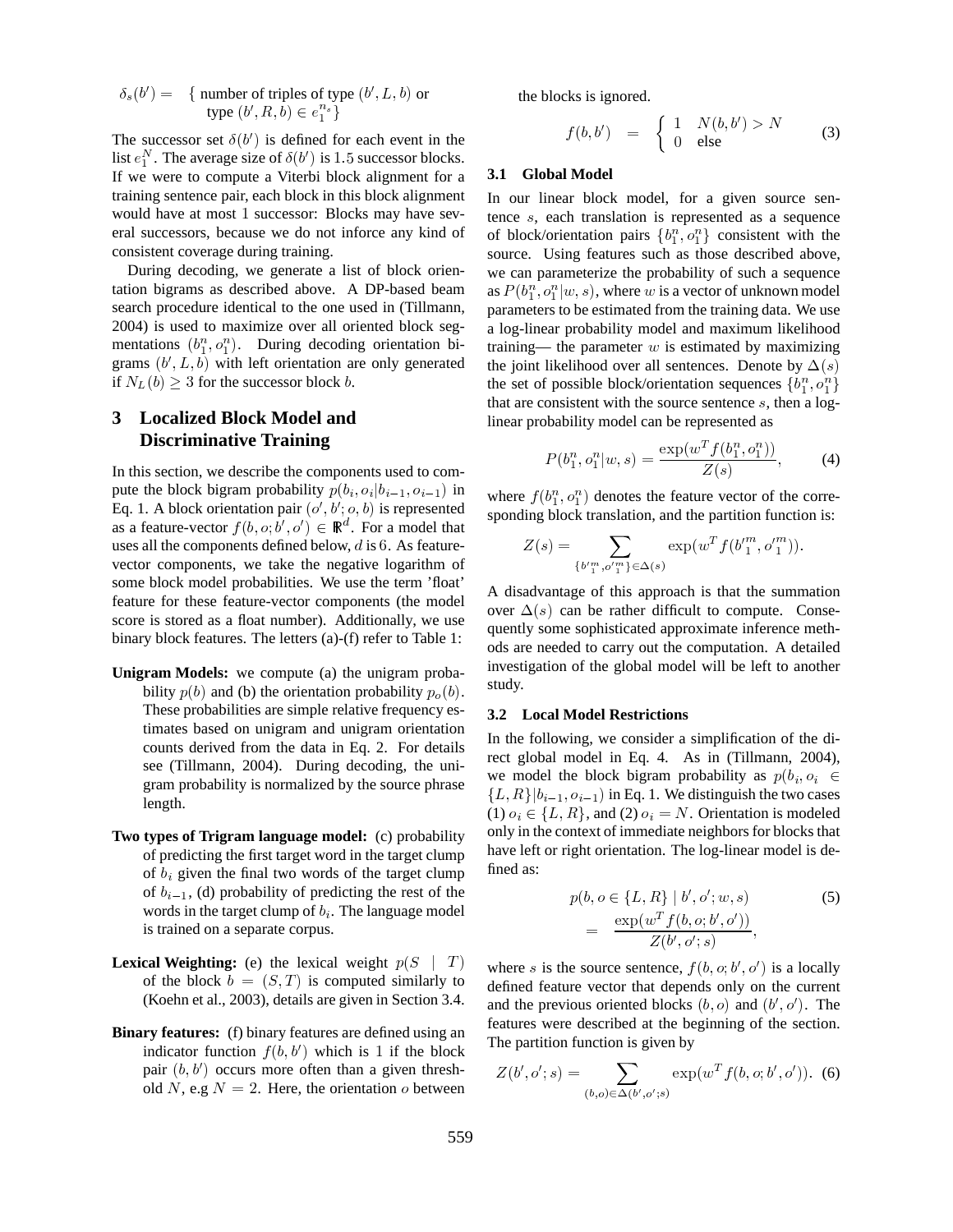The set  $\Delta(b', o'; s)$  is a restricted set of possible successor oriented blocks that are consistent with the current block position and the source sentence  $s$ , to be described in the following paragraph. Note that a straightforward normalization over all block orientation pairs in Eq. 5 is not feasible: there are tens of millions of possible successor blocks  $b$  (if we do not impose any restriction). For each block  $b = (S, T)$ , aligned with a source sentence  $s$ , we define a source-induced alternative set:

 $\Gamma(b) = \{$  all blocks  $b'' \in \Gamma$  that share an identical source phrase with  $b \}$ 

The set  $\Gamma(b)$  contains the block *b* itself and the block target phrases of blocks in that set might differ. To restrict the number of alternatives further, the elements of  $\Gamma(b)$  are sorted according to the unigram count  $N(b'')$  singlet at least and we keep at most the top  $9$  blocks for each source interval s. We also use a modified alternative set  $\Gamma_1(b)$ ,  $\Gamma_2$ where the block  $b$  as well as the elements in the set  $\Gamma_1(b)$  are single word blocks. The partition function is computed slightly differently during training and decoding:

- **Training:** for each event  $(b', o, b)$  in a sentence pair s in set Eq. 2 we compute the successor set  $\delta_s(b')$ . This defines a set of 'true' block successors. For each true successor *b*, we compute the alternative set  $\Gamma(b)$ . sibly a  $\Delta(b', o'; s)$  is the union of the alternative set for each successor  $b$ . Here, the orientation  $o$  from the true successor *b* is assigned to each alternative in  $\Gamma(b)$ . the lo We obtain on the average 12.8 alternatives per training event  $(b', o, b)$  in the list  $e_1^N$ .
- **Decoding:** Here, each block *b* that matches a source interval following  $b'$  in the sentence  $s$  is a potential successor. We simply set  $\Delta(b', o'; s) = \Gamma(b)$ . Moreover, setting  $Z(b', o'; s) = 0.5$  during decoding does not change performance: the list  $\Gamma(b)$  just restricts the possible target translations for a source phrase.

Under this model, the log-probability of a possible translation of a source sentence  $s$ , as in Eq. 1, can be written as

$$
\ln P(b_1^n, o_1^n | w, s) = \n\sum_{i=1}^n \ln \frac{\exp(w^T f(b_i, o_i; b_{i-1}, o_{i-1}))}{Z(b_{i-1}, o_{i-1}; s)}.
$$
\n(7)

In the maximum-likelihood training, we find  $w$  by maximizing the sum of the log-likelihood over observed sentences, each of them has the form in Eq. 7. Although the training methodology is similar to the global formulation given in Eq. 4, this localized version is computationally much easier to manage since the summation in the partition function  $Z(b_{i-1}, o_{i-1}; s)$  is now over a relatively small set of candidates. This computational advantage is the main reason that we adopt the local model in this paper.

#### **3.3 Global versus Local Models**

Both the global and the localized log-linear models described in this section can be considered as maximumentropy models, similar to those used in natural language processing, e.g. maximum-entropy models for POS tagging and shallow parsing. In the parsing context, global models such as in Eq. 4 are sometimes referred to as *conditional random field* or CRF (Lafferty et al., 2001).

Although there are some arguments that indicate that this approach has some advantages over localized models such as Eq. 5, the potential improvements are relatively small, at least in NLP applications. For SMT, the difference can be potentially more significant. This is because in our current localized model, successor blocks of different sizes are directly compared to each other, which is intuitively not the best approach (i.e., probabilities of blocks with identical lengths are more comparable). This issue is closely related to the phenomenon of multiple counting of events, which means that a source/target sentence pair can be decomposed into different oriented blocks in our model. In our current training procedure, we select one as the truth, while consider the other (possibly also correct) decisions as non-truth alternatives. In the global modeling, with appropriate normalization, this issue becomes less severe. With this limitation in mind, the localized model proposed here is still an effective approach, as demonstrated by our experiments. Moreover, it is simple both computationally and conceptually. Various issues such as the ones described above can be addressed with more sophisticated modeling techniques, which we shall be left to future studies.

#### **3.4 Lexical Weighting**

The lexical weight  $p(S \mid T)$  of the block  $b = (S, T)$  is computed similarly to (Koehn et al., 2003), but the lexical translation probability  $p(s|t)$  is derived from the block set itself rather than from a word alignment, resulting in a simplified training. The lexical weight is computed as follows:

$$
p(S | T) = \prod_{j=1}^{J} \frac{1}{N_{\Gamma}(s_j, T)} \sum_{t=1}^{I} p(s_j | t_i)
$$

$$
p(s_j | t_i) = \frac{N(b)}{\sum_{b' \in \Gamma_1(b)} N(b')}
$$

Here, the single-word-based translation probability  $p(s_j | t_i)$  is derived from the block set itself.  $b = (s_j, t_i)$ and  $b' = (s_i, t_k)$  are single-word blocks, where source and target phrases are of length 1.  $N_{\Gamma}(s_i, t_1^I)$  is the number of blocks  $b_k = (s_j, t_k)$  for  $k \in 1, \dots, I$  for which  $p(s_j|t_k) > 0.0.$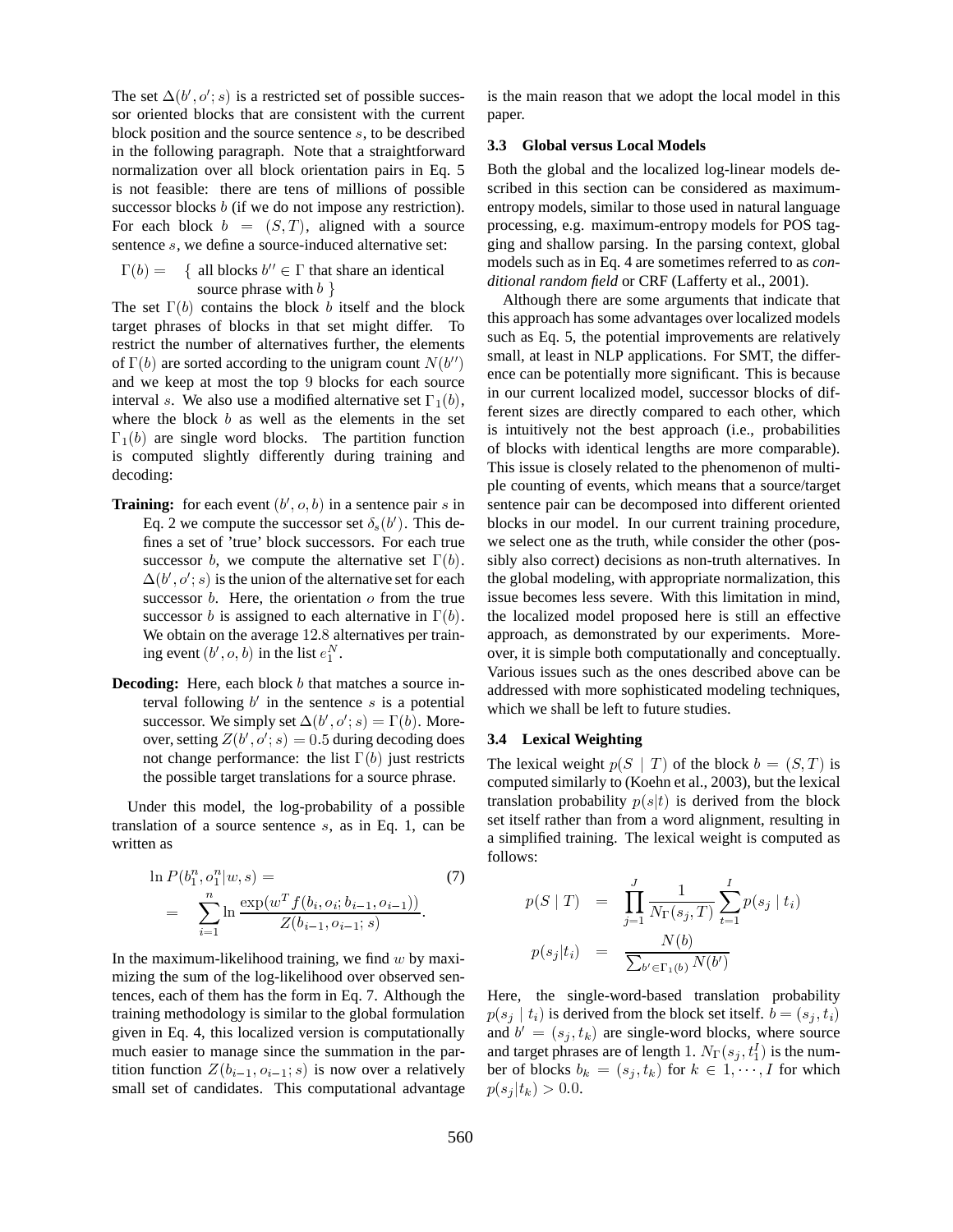#### **Online Training of Maximum-entropy** 4 Model

The local model described in Section 3 leads to the following abstract maximum entropy training formulation:

$$
\hat{w} = \arg\min_{w} \sum_{i=1}^{m} \ln \frac{\sum_{j \in \Delta_i} \exp(w^T x_{i,j})}{\exp(w^T x_{i,y_i})}.
$$
 (8)

In this formulation,  $w$  is the weight vector which we want to compute. The set  $\Delta_i$  consists of candidate labels for the *i*-th training instance, with the true label  $y_i \in \Delta_i$ . The labels here are block identities,  $\Delta_i$  corresponds to the alternative set  $\Delta(b', o'; s)$  and the 'true' blocks are defined by the successor set  $\delta(b')$ . The vector  $x_{i,j}$  is the feature vector of the *i*-th instance, corresponding to label  $j \in \Delta_i$ . The symbol x is short-hand for the featurevector  $f(b, o; b', o')$ . This formulation is slightly different from the standard maximum entropy formulation typically encountered in NLP applications, in that we restrict the summation over a subset  $\Delta_i$  of all labels.

Intuitively, this method favors a weight vector such that for each i,  $w^T x_{i,y_i} - w^T x_{i,j}$  is large when  $j \neq y_i$ . This effect is desirable since it tries to separate the correct classification from the incorrect alternatives. If the problem is completely separable, then it can be shown that the computed linear separator, with appropriate regularization, achieves the largest possible separating margin. The effect is similar to some multi-category generalizations of support vector machines (SVM). However, Eq. 8 is more suitable for non-separable problems (which is often the case for SMT) since it directly models the conditional probability for the candidate labels.

A related method is multi-category perceptron, which explicitly finds a weight vector that separates correct labels from the incorrect ones in a mistake driven fashion (Collins, 2002). The method works by examining one sample at a time, and makes an update  $w \rightarrow w + (x_{i,y_i}$  $x_{i,j}$  when  $w^T(x_{i,y_i} - x_{i,j})$  is not positive. To compute the update for a training instance  $i$ , one usually pick the  $j$ such that  $w^T(x_{i,y_i} - x_{i,j})$  is the smallest. It can be shown that if there exist weight vectors that separate the correct label  $y_i$  from incorrect labels  $j \in \Delta_i$  for all  $j \neq y_i$ , then the perceptron method can find such a separator. However, it is not entirely clear what this method does when the training data are not completely separable. Moreover, the standard mistake bound justification does not apply when we go through the training data more than once, as typically done in practice. In spite of some issues in its justification, the perceptron algorithm is still very attractive due to its simplicity and computational efficiency. It also works quite well for a number of NLP applications.

In the following, we show that a simple and efficient online training procedure can also be developed for the

maximum entropy formulation Eq. 8. The proposed update rule is similar to the perceptron method but with a soft mistake-driven update rule, where the influence of each feature is weighted by the significance of its mistake. The method is essentially a version of the socalled stochastic gradient descent method, which has been widely used in complicated stochastic optimization problems such as neural networks. It was argued recently in (Zhang, 2004) that this method also works well for standard convex formulations of binary-classification problems including SVM and logistic regression. Convergence bounds similar to perceptron mistake bounds can be developed, although unlike perceptron, the theory justifies the standard practice of going through the training data more than once. In the non-separable case, the method solves a regularized version of Eq. 8, which has the statistical interpretation of estimating the conditional probability. Consequently, it does not have the potential issues of the perceptron method which we pointed out earlier. Due to the nature of online update, just like perceptron, this method is also very simple to implement and is scalable to large problem size. This is important in the SMT application because we can have a huge number of training instances which we are not able to keep in memory at the same time.

In stochastic gradient descent, we examine one training instance at a time. At the  $i$ -th instance, we derive the update rule by maximizing with respect to the term associated with the instance

$$
L_i(w) = \ln \frac{\sum_{j \in \Delta_i} \exp(w^T x_{i,j})}{\exp(w^T x_{i,y_i})}
$$

in Eq. 8. We do a gradient descent localized to this instance as  $w \to w - \eta_i \frac{\partial}{\partial w} L_i(w)$ , where  $\eta_i > 0$  is a parameter often referred to as the learning rate. For Eq. 8, the update rule becomes:

$$
w \to w + \eta_i \frac{\sum_{j \in \Delta_i} \exp(w^T x_{i,j})(x_{i,y_i} - x_{i,j})}{\sum_{j \in \Delta_i} \exp(w^T x_{i,j})}.
$$
 (9)

Similar to online algorithms such as the perceptron, we apply this update rule one by one to each training instance (randomly ordered), and may go-through data points repeatedly. Compare Eq. 9 to the perceptron update, there are two main differences, which we discuss below.

The first difference is the weighting scheme.  $In$ stead of putting the update weight to a single (most mistaken) feature component, as in the perceptron algorithm, we use a soft-weighting scheme, with each feature component  $j$  weighted by a factor  $\exp(w^T x_{i,j}) / \sum_{k \in \Delta_i} \exp(w^T x_{i,k})$  . A component  $j$ with larger  $w^T x_{i,j}$  gets more weight. This effect is in principle similar to the perceptron update. The smoothing effect in Eq. 9 is useful for non-separable problems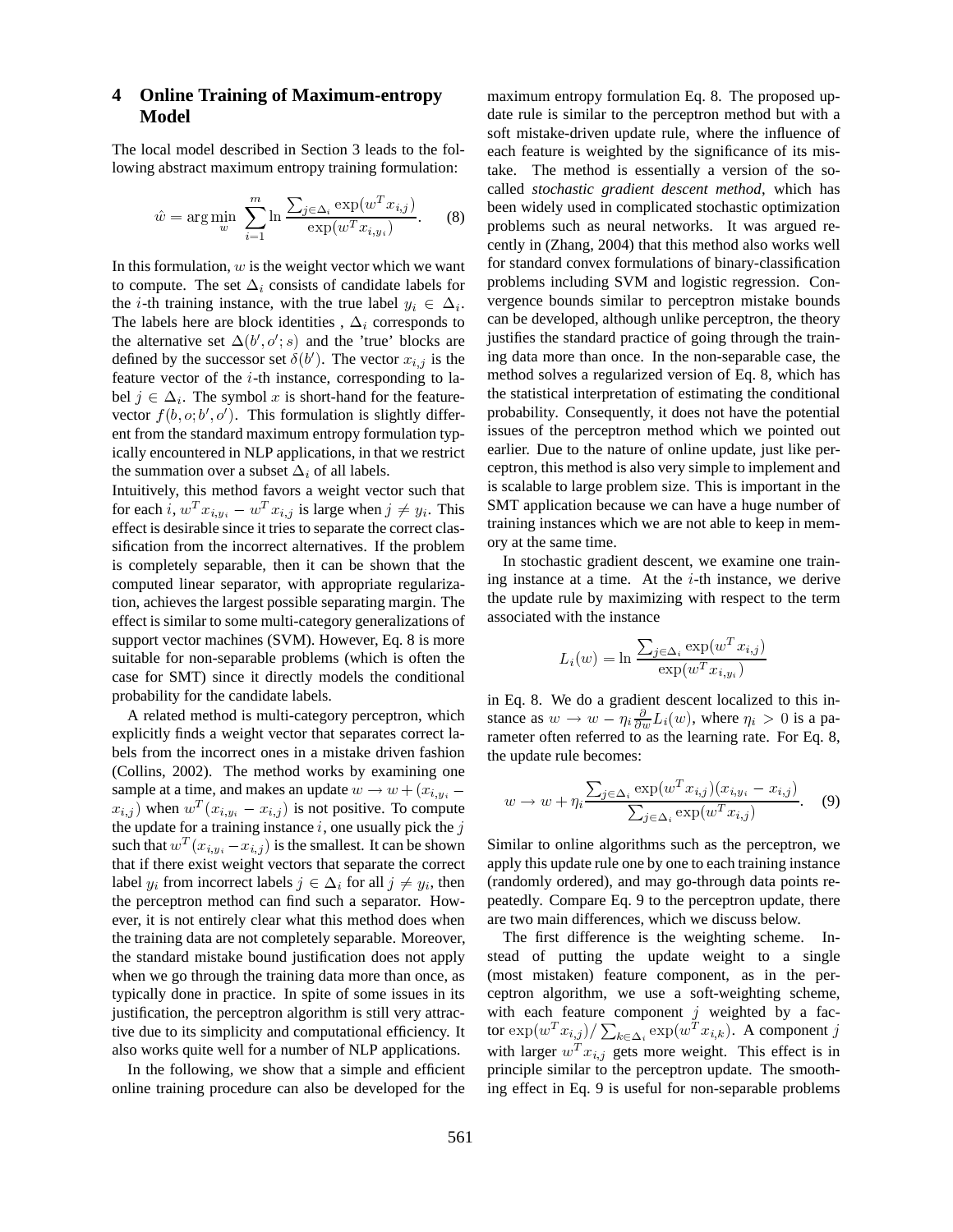since it does not force an update rule that attempts to separate the data. Each feature component gets a weight that is proportional to its conditional probability.

The second difference is the introduction of a learning rate parameter  $\eta_i$ . For the algorithm to converge, one should pick a decreasing learning rate. In practice, however, it is often more convenient to select a fixed  $\eta_i = \eta$ for all  $i$ . This leads to an algorithm that approximately solve a regularized version of Eq. 8. If we go through the data repeatedly, one may also decrease the fixed learning rate by monitoring the progress made each time we go through the data. For practical purposes, a fixed small  $\eta$ such as  $\eta = 10^{-5}$  is usuall  $0^{-5}$  is usually sufficient. We typically run forty updates over the training data. Using techniques similar to those of (Zhang, 2004), we can obtain a convergence theorem for our algorithm. Due to the space limitation, we will not present the analysis here.

An advantage of this method over standard maximum entropy training such as GIS (generalized iterative scaling) is that it does not require us to store all the data in memory at once. Moreover, the convergence analysis can be used to show that if  $m$  is large, we can get a very good approximate solution by going through the data only once. This desirable property implies that the method is particularly suitable for large scale problems.

### **5 Experimental Results**

The translation system is tested on an Arabic-to-English translation task. The training data comes from the UN news sources. Some punctuation tokenization and some number classing are carried out on the English and the Arabic training data. In this paper, we present results for two test sets: (1) the devtest set uses data provided by LDC, which consists of  $1043$  sentences with  $25889$  Arabic words with 4 reference translations. (2) the blind test set is the MT03 Arabic-English DARPA evaluation test set consisting of 663 sentences with 16 278 Arabic words with also 4 reference translations. Experimental results are reported in Table 2: here cased BLEU results are reported on MT03 Arabic-English test set (Papineni et al., 2002). The word casing is added as post-processing step using a statistical model (details are omitted here).

In order to speed up the parameter training we filter the original training data according to the two test sets: for each of the test sets we take all the Arabic substrings up to length 12 and filter the parallel training data to include only those training sentence pairs that contain at least one out of these phrases: the 'LDC' training data contains about 273 thousand sentence pairs and the 'MT03' training data contains about 230 thousand sentence pairs. Two block sets are derived for each of the training sets using a phrase-pair selection algorithm similar to (Koehn et al., 2003; Tillmann and Xia, 2003). These block sets also include blocks that occur only once in the training data. Additionally, some heuristic filtering is used to increase phrase translation accuracy (Al-Onaizan et al., 2004).

#### **5.1 Likelihood Training Results**

 $\eta$  to different re-ordering models. Results for 9 experi-We compare model performance with respect to the number and type of features used as well as with respect ments are shown in Table 2, where the feature types are described in Table 1. The first 5 experimental results are obtained by carrying out the likelihood training described in Section 3. Line  $1$  in Table  $2$  shows the performance of the baseline block unigram '*MON*' model which uses two 'float' features: the unigram probability and the boundary-word language model probability. No block re-ordering is allowed for the baseline model (a **monotone** block sequence is generated). The '*SWAP*' model in line 2 uses the same two features, but neighbor blocks can be swapped. No performance increase is obtained for this model. The '*SWAP* & *OR*' model uses an orientation model as described in Section 3. Here, we obtain a small but significant improvement over the baseline model. Line 4 shows that by including two additional 'float' features: the lexical weighting and the language model probability of predicting the second and subsequent words of the target clump yields a further significant improvement. Line 5 shows that including binary features and training their weights on the training data actually decreases performance. This issue is addressed in Section 5.2.

The training is carried out as follows: the results in line 1-4 are obtained by training 'float' weights only. Here, the training is carried out by running only once over  $10$ % of the training data. The model including the binary features is trained on the entire training data. We obtain about 3.37 million features of the type defined in Eq. 3 by setting the threshold  $N=3$ . Forty iterations over the training data take about 2 hours on a single Intel machine. Although the online algorithm does not require us to do so, our training procedure keeps the entire training data and the weight vector  $w$  in about 2 gigabytes of memory.

For blocks with neutral orientation  $o = N$ , we train a separate model that does not use the orientation model feature or the binary features. E.g. for the results in line in Table 2, the neutral model would use the features  $(u), (c), (d), (e)$ , but not  $(b)$  and  $(f)$ . Here, the neutral model is trained on the neutral orientation bigram subsequence that is part of Eq. 2.

#### **5.2 Modified Weight Training**

We implemented the following variation of the likelihood training procedure described in Section 3, where we make use of the 'LDC' devtest set. First, we train a model on the 'LDC' training data using 5 float features and the binary features. We use this model to decode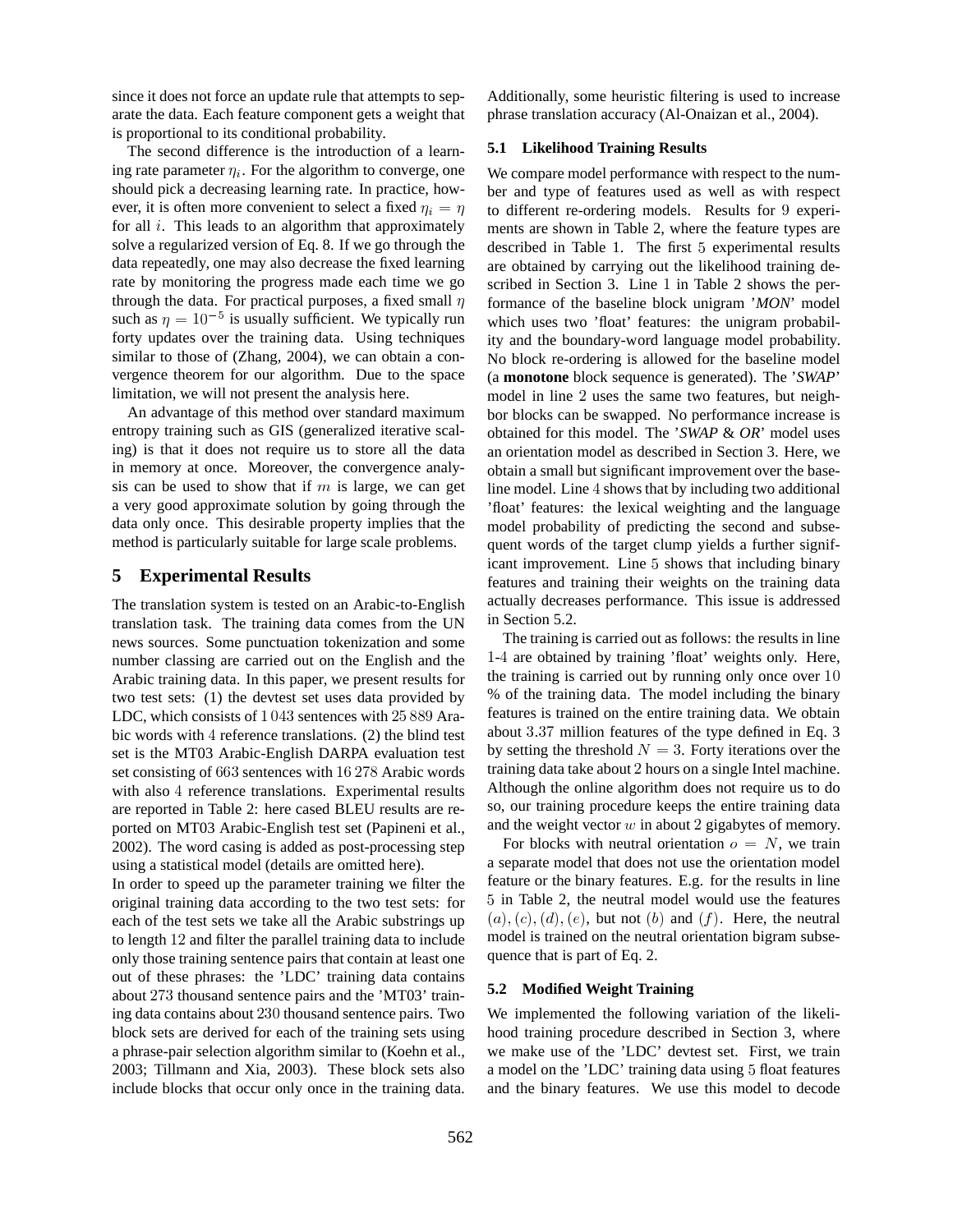Table 1: List of feature-vector components. For a description, see Section 3.

| Description                                   |
|-----------------------------------------------|
| (a) Unigram probability                       |
| (b) Orientation probability                   |
| (c) LM first word probability                 |
| (d) LM second and following words probability |
| (e) Lexical weighting                         |
| (f) Binary Block Bigram Features              |

Table 2: Cased BLEU translation results with confidence intervals on the MT03 test data. The third column summarizes the model variations. The results in lines  $8$  and <sup>Ê</sup> are for a cheating experiment: the float weights are trained on the test data itself.

|                | Re-ordering                    | Components                               | <b>BLEU</b>    | the use           |
|----------------|--------------------------------|------------------------------------------|----------------|-------------------|
|                | $\overline{MON}$               | (a),(c)                                  | $32.3 \pm 1.5$ | binary            |
| 2              | 'SWAP'                         | (a),(c)                                  | $32.3 \pm 1.5$ | ing rea           |
| $\overline{3}$ | 'SWAP & OR'                    | $\overline{(a),(b),(c)}$                 | $33.9 \pm 1.4$ | $\bullet$ T       |
| $\overline{4}$ | 'SWAP & OR'                    | $(a)-(e)$                                | $37.7 \pm 1.5$ | bl                |
| 5              | $\sqrt{SWAP}$ & OR'            | $(a)-(f)$                                | $37.2 \pm 1.6$ | $c_{l}$           |
| 6              | 'SWAP & OR'                    | $(a)-(e)$ (ldc devtest)                  | $37.8 \pm 1.5$ | c <sub>l</sub>    |
| 7              | 'SWAP & OR'                    | $(a)$ - $(f)$ (ldc devtest)              | $38.2 \pm 1.5$ |                   |
| 8              | 'SWAP & OR'                    | (a)-(e) (mt03 $\overline{\text{test}}$ ) | $39.0 \pm 1.5$ | $\mathbf{A}$      |
| -9             | $\overline{\text{SWAP}}$ & OR' | (a)-(f) (mt03 test)                      | $39.3 \pm 1.6$ | ef<br>$_{\rm cr}$ |

the devtest 'LDC' set. During decoding, we generate a 'translation graph' for every input sentence using a procedure similar to (Ueffing et al., 2002): a translation graph is a compact way of representing candidate translations which are close in terms of likelihood. From the translation graph, we obtain the  $1000$  best translations according to the translation score. Out of this list, we find the block sequence that generated the top BLEU-scoring target translation. Computing the top BLEU-scoring block sequence for all the input sentences we obtain:

$$
e_1^{N'} = [ (b_i', o_i, b_i)_{i=1}^{n_{s'}}]_1^{S'}, \qquad (10)
$$

where  $N' \approx 9400$ . Here, N' is the number of blocks needed to decode the entire devtest set. Alternatives for each of the events in  $e_1^N$  are generated as described in Section 3.2. The set of alternatives is further restricted by using only those blocks that occur in some translation in the 1000-best list. The 5 float weights are trained on the modified training data in Eq. 10, where the training takes only a few seconds. We then decode the 'MT03' test set using the modified 'float' weights. As shown in line  $4$  and line  $6$  there is almost no change in performance between training on the original training data in Eq. 2 or on the modified training data in Eq. 10. Line  shows that even when training the float weights on an event set obtained from the test data itself in a cheating experiment, we obtain only a moderate performance improvement from  $37.7$  to  $39.0$ . For the experimental results in line 7 and 9, we use the same five float weights as trained for the experiments in line  $6$  and  $8$  and keep them fixed while training the binary feature weights only. Using the binary features leads to only a minor improvement in BLEU from  $37.8$  to  $38.2$  in line 7. For this best model, we obtain a 18.6 % BLEU improvement over the baseline.

 $\overline{1.5}$  binary features to be a promising approach for the follow- $\overline{1.5}$  ing reasons: From our experimental results, we draw the following conclusions: (1) the translation performance is largely dominated by the 'float' features, (2) using the same set of 'float' features, the performance doesn't change much when training on training, devtest, or even test data. Although, we do not obtain a significant improvement from the use of binary features, currently, we expect the use of

- $\frac{11}{1.5}$  The current training does not take into account the  $\frac{1.6}{\sqrt{1.6}}$  curate approximation of the global model as disblock interaction on the sentence level. A more accussed in Section 3.1 might improve performance.
- As described in Section 3.2 and Section 5.2, for efficiency reasons alternatives are computed from source phrase matches only. During training, more accurate local approximations for the partition function in Eq. 6 can be obtained by looking at block translations in the context of translation sequences. This involves the computationally expensive generation of a translation graph for each training sentence pair. This is future work.
	- <sup>ò</sup> As mentioned in Section 1, viewing the translation process as a sequence of local discussions makes it similar to other NLP problems such as POS tagging, phrase chunking, and also statistical parsing. This similarity may facilitate the incorporation of these approaches into our translation model.

## **6 Discussion and Future Work**

In this paper we proposed a method for discriminatively training the parameters of a block SMT decoder. We discussed two possible approaches: global versus local. This work focused on the latter, due to its computational advantages. Some limitations of our approach have also been pointed out, although our experiments showed that this simple method can significantly improve the baseline model.

As far as the log-linear combination of float features is concerned, similar training procedures have been proposed in (Och, 2003). This paper reports the use of